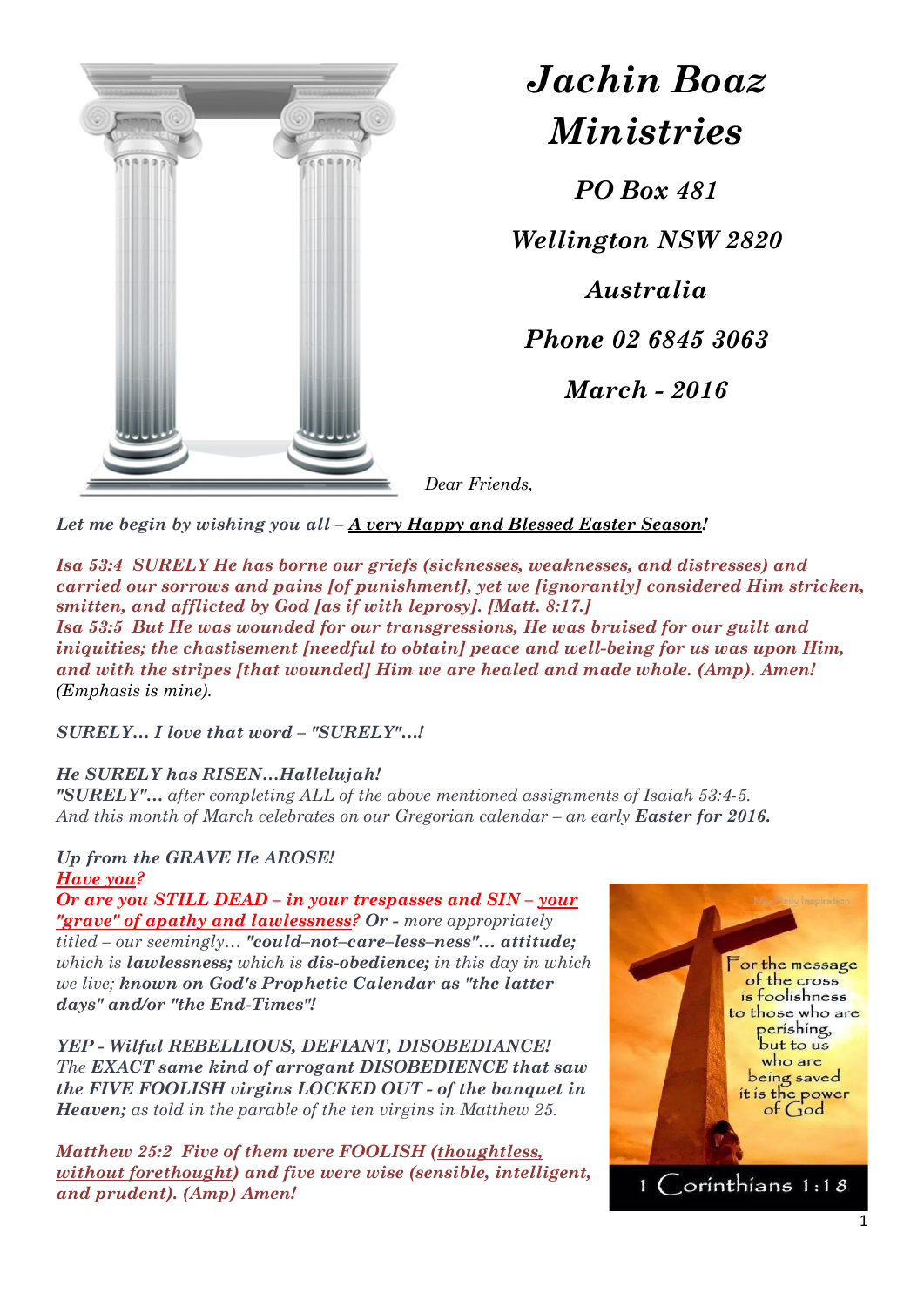*If this is still your current situation, (DEAD, in the sin of prideful "self-righteousness"), I pray you HEAR and HEED this message NOW… Because – here is a FACT that you may NOT like to hear – but, regardless of your "elective deafness" – You will NOT alter the FACT! There are NO unbelievers after DEATH!*

*Everyone SURELY will believe - then! But THEN - it will be TOO late! Judgement is FINAL! THEN - Your DESTINY will be sealed - by God! NOW - It can be SEALED by YOU – IF you act NOW – while you still have a snippet of TIME and CHOOSE Christ!*

*IF – YOU WILL ACKNOWLEDGE - Jesus Christ as your Saviour and Lord - You can be saved - NOW - and …you can… KNOW your sins forgiven; for eternity! KNOW - your DESTINY is determined; for eternity! KNOW - your DESTINATION – Heaven; for eternity! SURELY – your OBEDIENCE will deliver to you the* 



*ASSURANCE you require, to KNOW that you KNOW, where you GO – when He CALLS!*

*If you DO NOT acknowledge Him NOW – You WILL acknowledge Him THEN – just as the scripture says… in two different places…*

*Isa 45:23 I have sworn by Myself, the word is gone out of My mouth in righteousness and shall not return, that unto Me EVERY KNEE SHALL BOW, EVERY TONGUE SHALL SWEAR [allegiance]. [Rom. 14:11; Phil. 2:10, 11; Heb. 6:13.] … And…*

*Rom 14:7 None of us lives to himself [but to the Lord], and none of us dies to himself [but to the Lord, for]* 

*Rom 14:8 If we live, we live to the Lord, and if we die, we die to the Lord. So then, whether we live or we die, we belong to the Lord.* 

*Rom 14:9 For Christ died and lived again for this very purpose, that He might be Lord both of the dead and of the living.* 

*Rom 14:10 Why do you criticize and pass judgment on your brother? Or you, why do you look down upon or despise your brother? For we shall all stand before the judgment seat of God. Rom 14:11 For it is written, As I live, says the Lord, EVERY KNEE shall bow to Me, and EVERY TONGUE shall confess to God [ACKNOWLEDGE HIM to His honour and to His praise]. [Isa. 45:23.]* 

*Rom 14:12 And so each of us shall GIVE AN ACCOUNT OF HIMSELF [give an answer in reference to judgment] to God. (Amp). Amen and Amen! (Emphasis is mine).*

*So, here you see – Whether you LIVE for God, or NOT; Whether you CHOOSE Him NOW, or NOT; Whether you BELIEVE Him NOW, or NOT… You WILL … STILL give an account to Him, for your own decisions (verse 12)… Whether you LIKE it, or NOT…!!!*

*There are a lot of people who DON'T BELIEVE what I say is TRUE, because they do NOT KNOW their Bible!*

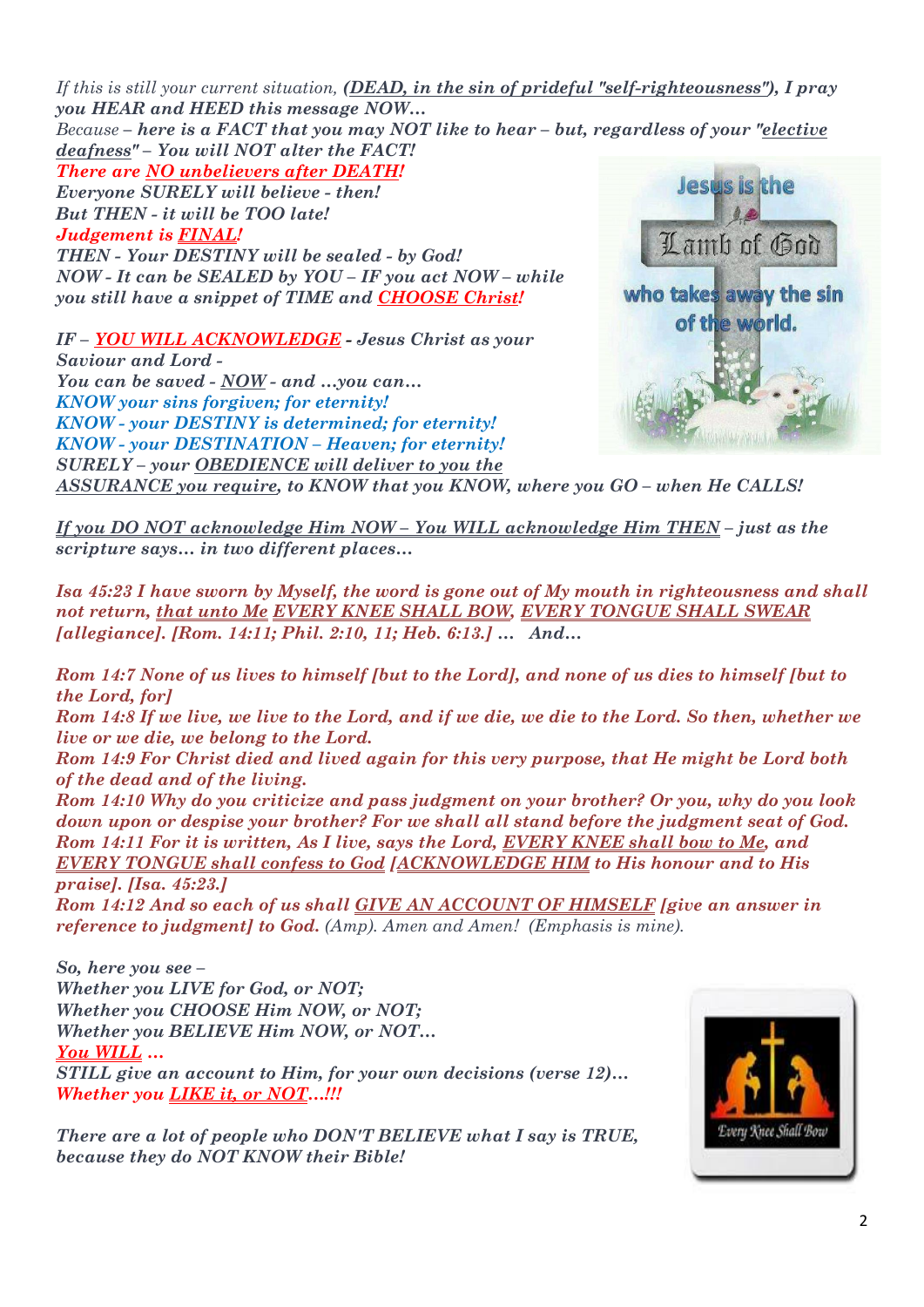*Hence they DO NOT believe what God says - is TRUE. But that does NOT alter the FACT - that …What God said, is "TRUE" and WILL come to PASS, just as He said! What God SAYS – God SEES! Selah! (You might like to pause and calmly think about that).*

*If God SAID it, I BELIEVE it; and that SETTLES it! Well – as a great evangelist once said … If God SAID it – that SETTLES it – whether you BELIEVE it or NOT! Amen!*

*Luke 18:41 says – "WHAT do you want Me to do for you? He said, Lord, let me RECEIVE my sight!" (Amp) Amen!*

*This man RECEIVED his sight.* 

*The MOST IMPORTANT thing for you to DO just now, is to be so "closely identified" (in Holy Spirit INTIMACY) with the Lord,*



*that there is LITERALLY NOTHING (because you are DEAD to SELF, and alive with the SPIRIT), of your OLD LIFE REMAINING. NOTHING! NONE of ME – ALL of THEE, Lord! A really excellent example of this is found in Galatians 2:20-21…*

*Gal 2:20 I have been crucified with Christ [in Him I have shared His crucifixion]; it is no longer I who live, but Christ (the Messiah) lives in me; and the life I now live in the body I live by faith in (by adherence to and reliance on and complete trust in) the Son of God, Who loved me and gave Himself up for me.* 

*Gal 2:21 [Therefore, I do not treat God's gracious gift as something of minor importance and defeat its very purpose]; I do not set aside and invalidate and frustrate and nullify the grace (unmerited favour) of God. For if justification (righteousness, acquittal from guilt) comes through [observing the ritual of] the Law, then Christ (the Messiah) died groundlessly and to no purpose and in vain. [His death was then wholly superfluous.]*

*God WILL DO IT …IF YOU WILL ASK Him... but… You have to come to the point of BELIEVING Him to be ALMIGHTY! You MUST BELIEVE Him to be TRUSTED and HONOURED and OBEYED!*

*The agony we suffer is only the result of the "deliberate shallowness" of our own heart. We won't believe; we won't let go! ~* 

*We won't sever the line of our FALSE SECURITY in the things of the FLESH. We won't sever the ties that secure us to our FALSE anchor; and so… We prefer to WALLOW in our world of WORRY and WANT. WE CHOOSE …WORRY and UN- belief; SELF and SIN…and then… WE blame God - for our "woe-is-me" world, and our "pity-party" mentality reigns on!* 

*You too – have the SAME OPPORTUNITY - as that blind man had. The Lord asks of you this same question… "What do you WANT Me to DO for you?"*

*YOU MUST take responsibility for your OWN destiny …at this point in time. God will NOT DO ANYTHING for you - that is NOT of your OWN* 

*choosing! DID you KNOW that?* 

*You are NOT a puppet. He gave us ALL a FREE WILL. That means – WE get to CHOOSE! Yeah! Thank You Jesus!*

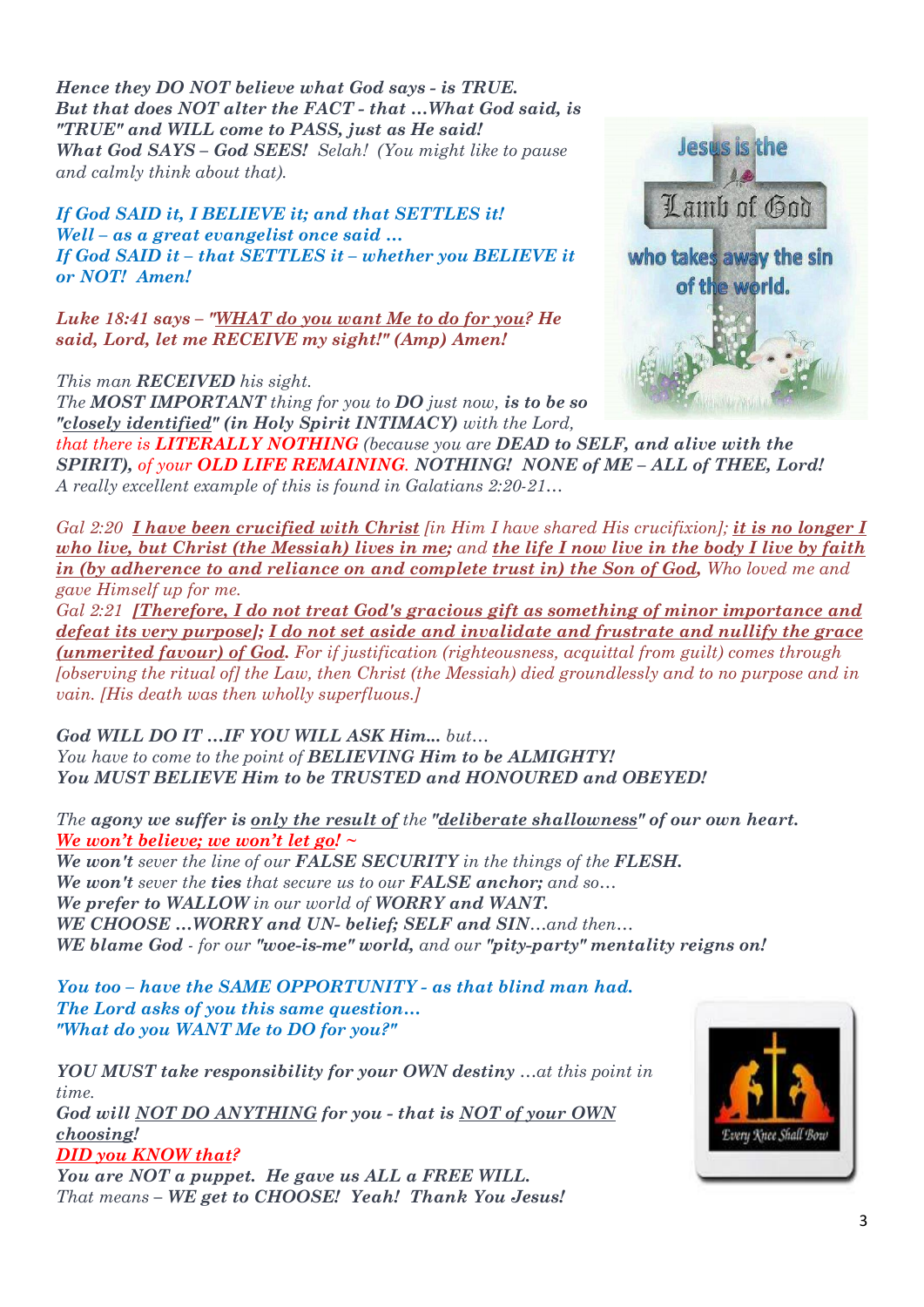*That is the REAL MEANING of Calvary! God GAVE – that you might RECEIVE! Wow! And…He continues to ask … "What do you WANT for Me to do for you?"*

*It is His FREE GIFT to you. It is STILL on offer; but NOT for much longer! Selah! But it is YOUR RESPONSIBILITY to RECEIVE that gift from His hand, and unwrap it, and USE it, for the purpose it was intended – namely to set you FREE of your guilt and sin, and move you into the realm of – Heaven, here on earth, via the INTIMACY you share with the Holy Spirit.* 

*Yes – His "SURELY"…makes ALL of that available to you - RIGHT NOW! You do NOT have to wait to DIE - to enjoy a slice of HEAVEN!!! SURELY – that is the BEST offer you have EVER been made…? What will your answer be?*

*SURELY… God deserves an answer from you – after ALL He did for you at Calvary; NOT to mention ALL you will MISS OUT ON in eternity! Heaven is ETERNAL; and so is HELL! DO NOT be DECEIVED. Death is NOT the end. "Eternity" is NEVER-ENDING. The JOYS of Heaven will be celebrated FOREVER; and so, the HORRORS of hell, will be endured forever.*

*John 21:17 says…"He said to him the third time, Simon, son of John, do you love Me [with a deep, instinctive, personal affection for Me, as for a close friend]? Peter was grieved (was saddened and hurt) that He should ask him the THIRD TIME, Do you love Me? And he said to Him, Lord, You know everything; You know that I love You [that I have a deep, instinctive, personal affection for You, as for a close friend]. Jesus said to him, Feed My sheep." (Amp). Amen!*

*Jesus wanted to KNOW Peter's RESPONSE to this PIERCING question; and it was considerably different from the BOLD DEFIANCE he exhibited only a few days before when he declared, "Even if I have to die with You, I will NOT deny You!" (Matthew 26:35; also see Matthew 26:33-34). Jesus wanted to KNOW the depth of his LOVE for Him! He was putting him through the LOVE TEST!*

*Our NATURAL individuality or our NATURAL SELF… BOLDLY SPEAKS OUT and declares its "FEELINGS". But the…TRUE LOVE within our INNER SPIRITUAL SELF - can be discovered ONLY – by experiencing the … HURT of THIS QUESTION …of Jesus Christ!*



*Peter loved Jesus in the way any NATURAL man loves a good person. Yet that is NOTHING but EMOTIONAL LOVE. It may REACH DEEPLY into our NATURAL self, but it … NEVER PENETRATES - TO THE SPIRIT of a person! Wow!*

*TRUE LOVE - NEVER - SIMPLY DECLARES ITSELF! TRUE LOVE …CONFESSES Christ and Him Crucified! Amen! And his ACTIONS embody his SPEECH! He practices what he preaches! He is NOT a "NATO" member… NO ACTION - TALK ONLY!!! True Love HURTS!*

*Jesus said, "Whoever CONFESSES ME before men [that is, confesses his love BY EVERYTHING HE DOES, NOT by his WORDS], him the Son of Man ALSO WILL CONFESS BEFORE the angels of God" (Luke 12:8). God IS LOVE and He IS our EXAMPLE to LIVE and LOVE – by! Hmmm? So…*

*How's your SPIRITUAL LOVE monitor reading?*

*Natural EMOTIONAL Love… OR … the TRUE LOVE that Jesus illustrated and encouraged us to WEAR? Yep – the CALVARY kind of LOVE! The TRUE LOVE that HURT Him – for you!*